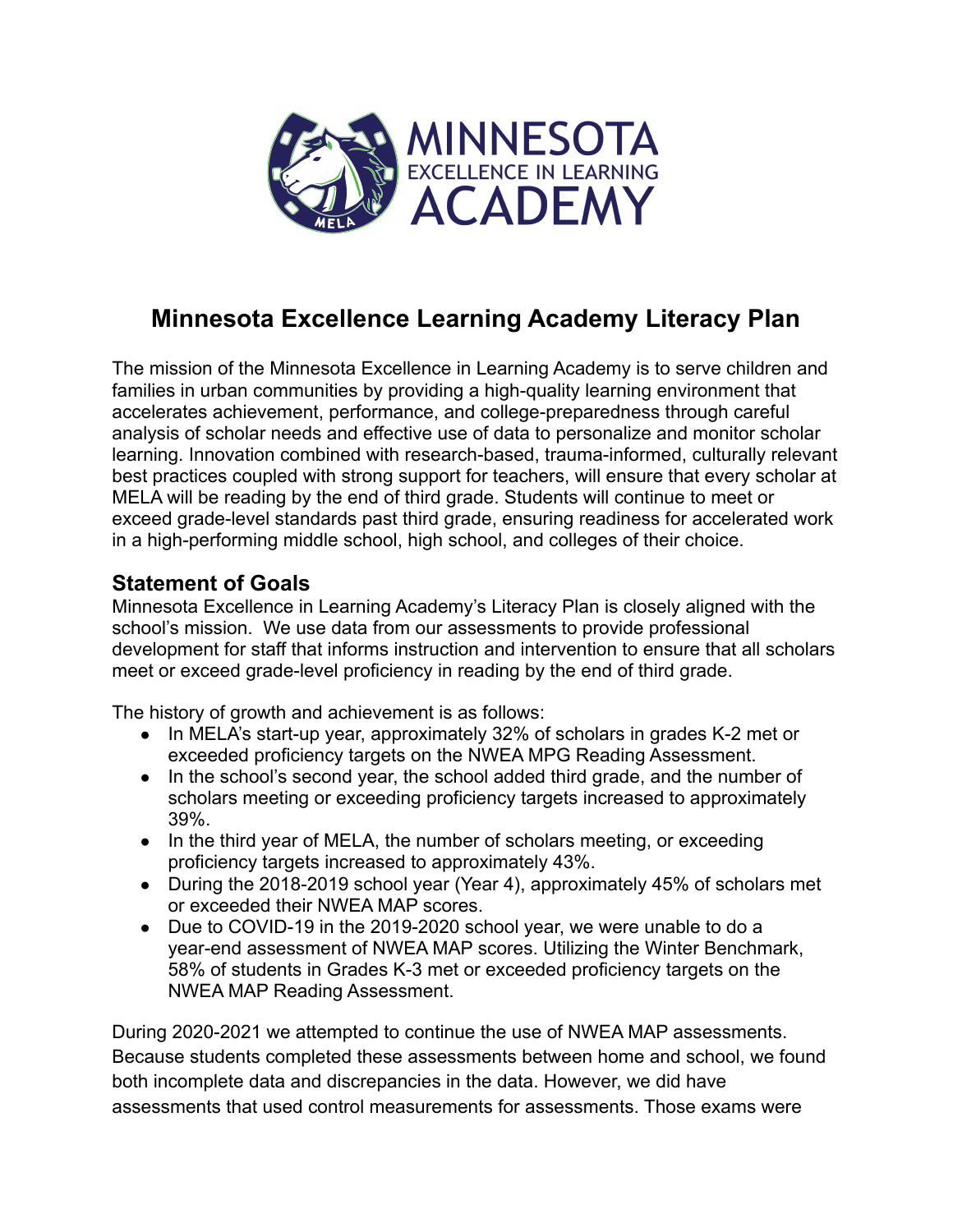ESGI and Running Records/DRA. The following chart indicates the % of students at grade level during the beginning of the year, mid-year, and end of year assessments during the 20-21 School Year.

| Grade          | <b>Test Utilized</b> | <b>Beg Year</b> | Mid-Year | <b>End of Year</b> |
|----------------|----------------------|-----------------|----------|--------------------|
| <b>PreK</b>    | <b>ESGI</b>          | 12%             | 51%      | 85%<br>$60\%**$    |
| K              | <b>DRA</b>           | 78%             | 90%      | 76%                |
| $\overline{1}$ | <b>DRA</b>           | 28%             | 36%      | 39%                |
| $\overline{2}$ | <b>DRA</b>           | 57%             | 67%      | 71%                |
| 3              | <b>DRA</b>           | 30%             | 41%      | 32%                |
| $\overline{4}$ | <b>DRA</b>           | 27%             | 38%      | 45%                |
| 5              | <b>DRA</b>           | 44%             | 60%      | 65%                |
| 6              | <b>DRA</b>           | 39%             | 19%      | 33%                |

\*\*Developmental Guidelines indicate that students who know 15 or more letters in PreK are proficient. 85% of MELA PreK students met this benchmark. School-specific expectations ask PreK students to know 20 or more letters to be proficient. 60% of MELA students made this benchmark.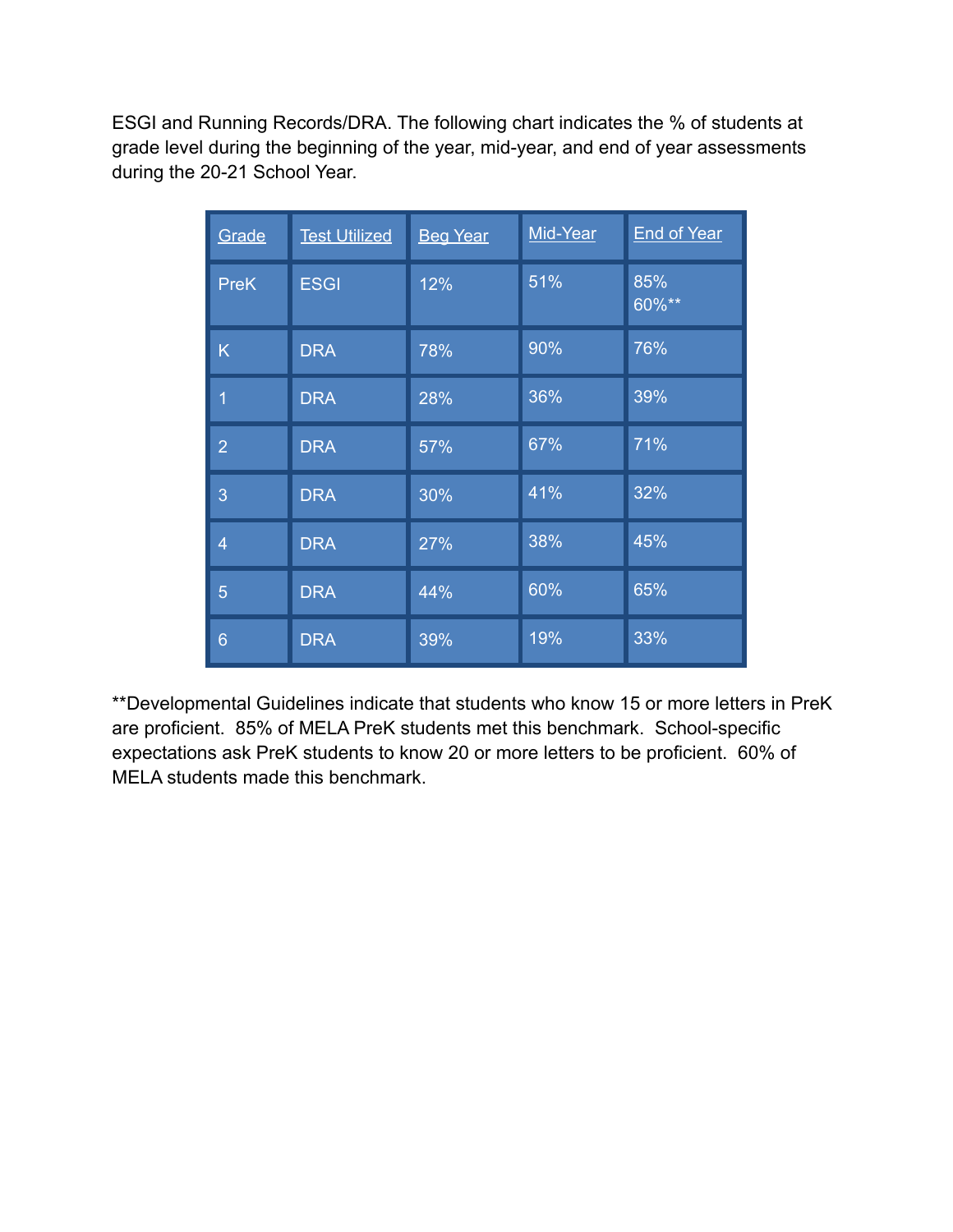During the 2021-2022 school year, we were surprised by how much COVID-19 impacted our students' growth and achievement. We started the first trimester very strong, but our school community (both teachers and students) was hit with COVID-19 during the second and third trimesters, which we believe impacted the momentum had made during the first half of the school year. The chart below shares ESGI, DRA, and FastBridge Scores.

| Grade                   | <b>Test Utilized</b>     | <b>Beg of Year</b> | <b>Mid Year</b> | <b>End of Year</b> |
|-------------------------|--------------------------|--------------------|-----------------|--------------------|
| <b>PreK</b>             | <b>ESGI</b>              | 77% (30/39)        | 95%             | 97%                |
| K                       | <b>ESGI</b>              | 69%                | 94%             | 94%                |
| K                       | <b>DRA</b>               | 43%                | 34%             | 46%                |
| K                       | FastBridge               | 57%                | 29%             | 37%                |
| 1                       | <b>DRA</b>               | 62%                | 14%             | 38%                |
| 1                       | <b>FastBridge</b>        | 47%                | 38%             | 33%                |
| $\overline{2}$          | <b>DRA</b>               | 29%                | 24%             | 43%                |
| $\overline{2}$          | 33%<br><b>FastBridge</b> |                    | 29%             | 24%                |
| 3                       | <b>DRA</b>               | 60%                | 33%             | 47%                |
| 3                       | FastBridge               | 53%                | 67%             | 60%                |
| $\overline{\mathbf{4}}$ | <b>DRA</b>               | <b>36%</b>         | <b>18%</b>      | 45%                |
| $\overline{\mathbf{4}}$ | <b>FastBridge</b>        | 60%                | 50%             | 58%                |
| 5                       | <b>DRA</b>               | 33%                | 50%             | 72%                |
| 5                       | <b>FastBridge</b>        | 47%                | 53%             | 42%                |
| 6                       | <b>DRA</b>               | 45%                | 63%             | 45%                |
| 6                       | <b>FastBridge</b>        | 45%                | 40%             | 27%                |

Moving forward we will continue to use ESGI, Running Records/DRA, and FASTBridge scores. Teachers use the assessment results to differentiate and personalize instruction for each scholar to help accelerate scholar learning. Individual goals are set by understanding what skill gaps need to be closed combined with setting expected growth goals. Teachers conference with students to set these goals together with the aim to surpass them. During the 2022-2023 school year, we will continue to implement and refine our work, while intensifying our vertical alignment in Grades PreK-6.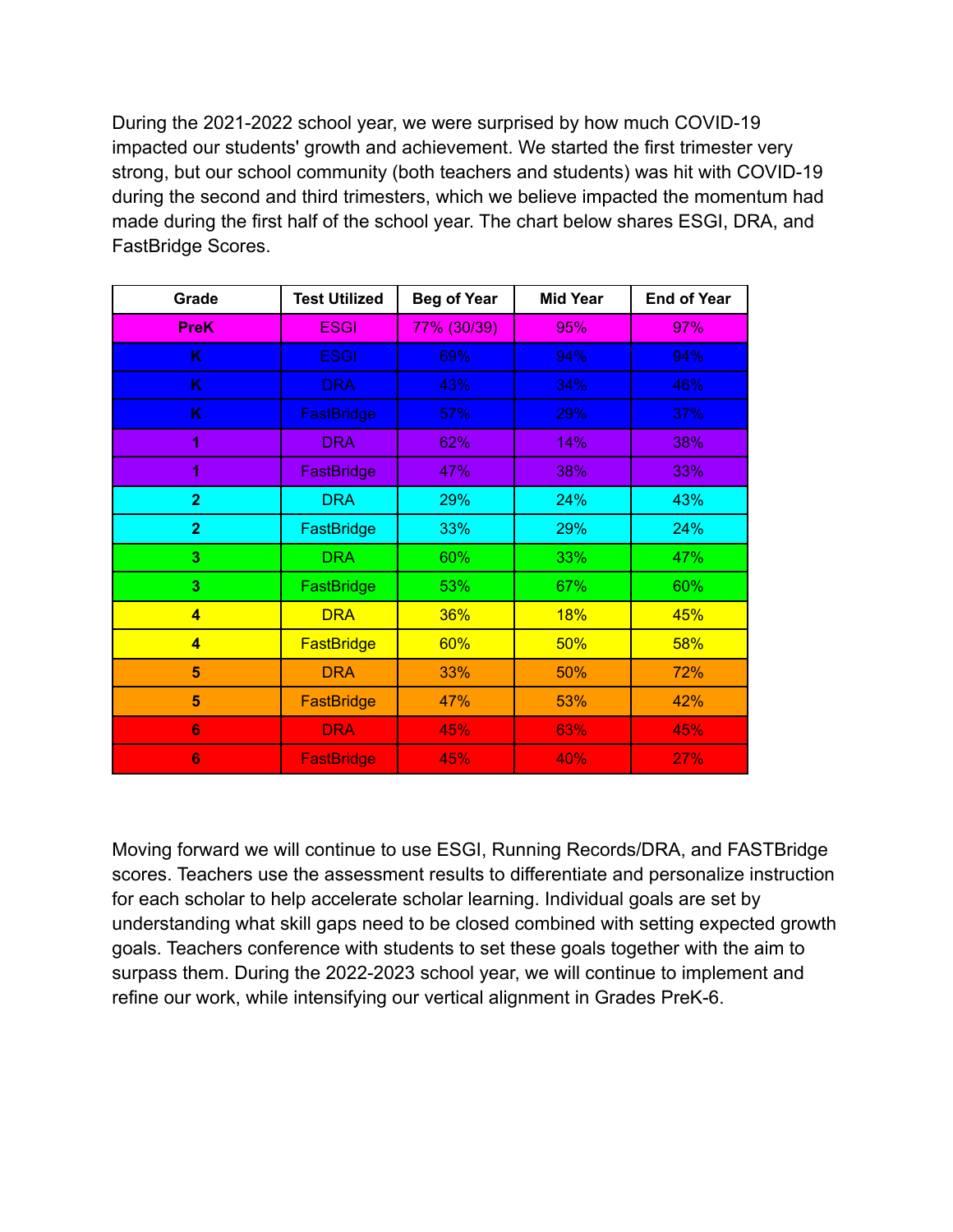## **Assessment Plan: Closing the Achievement Gap**

Minnesota Excellence in Learning Academy provides a Multi-tiered System of Support for scholars that need additional instruction in order to meet growth targets. There are three types of instructional support provided for scholars: core, targeted, and intensive.

Core instruction for scholars in grades K-3 is provided using a language-based, integrated reading and writing instructional approach that utilizes proven practices such as language categorization and organization, repeated reading, writing for multiple purposes and audiences, kinesthetic learning, and developmental phonics progressions. The language-based literacy curriculum provides a balanced literacy approach and includes explicit instruction in the areas of phonemic awareness, phonics, fluency, vocabulary, and comprehension, including embedded opportunities for scholars to repeatedly practice skills in these areas with fading teacher support over time. A blended language and writer's workshop approach incorporates comprehension instruction through writing analysis; utilizing rubrics, writing exemplars, and regular conferencing and feedback cycles to provide clarity around student growth targets and desired outcomes.

Targeted instruction for scholars in grades K-3 is provided using small group reading instruction. Small group instruction involves a teacher working with a small group of scholars who demonstrate similar reading behaviors and/or read in a similar level range, providing targeted instruction to students through a combination of choral reading, repeated reading, sight word and phonics practice, and speaking, listening, and writing comprehension activities. Intensive instruction for scholars in grades K-3 are provided using researched-based interventions and strategies that are monitored regularly to assess scholar progress.

All scholars at Minnesota Excellence in Learning Academy will be assessed in the fall, winter, and spring using multiple measures. Each scholar is assessed, at minimum, three times each year to measure their progress in oral reading fluency, phonemic awareness, phonics, comprehension, and vocabulary. The assessment results are used to gather information about a scholar's strengths and needs for additional support.

Scholar results will be communicated to parents through the report card in November, March, and June. Parents of scholars that are identified as needing additional support will receive communication explaining their child's current academic level and the interventions that will be provided for their child. Identified scholars that receive interventions will be progress monitored using ongoing running records, FastBridge, or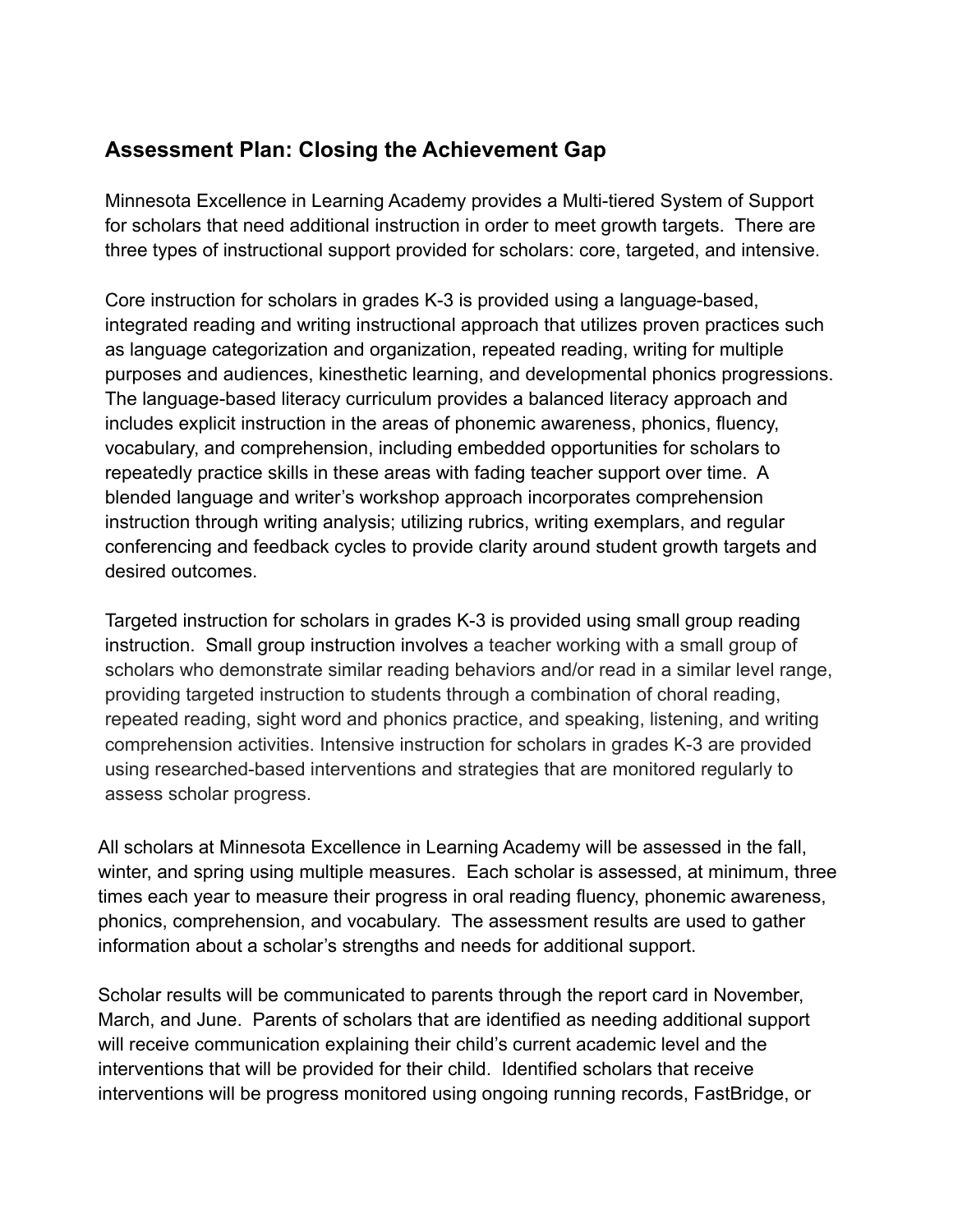the ESGI assessment on a three to six-week basis, depending on their level of need. In addition to these assessments, all third-grade students will take the Minnesota Comprehensive Assessment. Results of this assessment will be mailed to parents as it becomes available.

| $F = Fluency$<br>$MC = Multiple$<br><b>Components</b> | <b>Required Assessments</b>                   | Fall | <b>Winter</b> | <b>Spring</b> |
|-------------------------------------------------------|-----------------------------------------------|------|---------------|---------------|
| MC                                                    | <b>ESGI Kindergarten Benchmark Assessment</b> | х    | х             | X             |

#### **PreK Screening and Benchmarking**

#### **MELA Personalized Growth Target Framework: Letters/Sounds and/or Running Record Levels**

| <b>Grade/ Skill</b>    | <b>Sept</b> | Oct       | <b>Nov</b> | <b>Dec</b> | Jan       | Feb       | <b>March</b> | <b>April</b> | <b>May</b> |
|------------------------|-------------|-----------|------------|------------|-----------|-----------|--------------|--------------|------------|
| <b>PreK: Uppercase</b> | $0-5$       | $3-8$     | $7 - 12$   | $10 - 15$  | $10 - 15$ | $13 - 18$ | $16 - 21$    | 19-24        | 22-26      |
|                        | $6 - 10$    | $8 - 13$  | $11 - 16$  | $14 - 19$  | $17 - 22$ | $20 - 26$ | 26           | 26           | 26         |
|                        | $11 - 15$   | $13 - 18$ | $16 - 21$  | 19-24      | 22-26     | 26        | 26           | 26           | 26         |
|                        | 16-20       | 18-23     | $21 - 26$  | 26         | 26        | 26        | 26           | 26           | 26         |
|                        | $21 - 26$   | 23-26     | 26         | 26         | 26        | 26        | 26           | 26           | 26         |
|                        |             |           |            |            |           |           |              |              |            |
| <b>PreK: Lowercase</b> | $0-5$       | $3-8$     | $7 - 12$   | $10 - 15$  | $10 - 15$ | $13 - 18$ | $16 - 21$    | 19-24        | 22-26      |
|                        | $6 - 10$    | $8 - 13$  | $11 - 16$  | $14 - 19$  | $17 - 22$ | $20 - 26$ | 26           | 26           | 26         |
|                        | $11 - 15$   | $13 - 18$ | 16-21      | 19-24      | 22-26     | 26        | 26           | 26           | 26         |
|                        | 16-20       | $18 - 23$ | $21 - 26$  | 26         | 26        | 26        | 26           | 26           | 26         |
|                        | $21 - 26$   | 23-26     | 26         | 26         | 26        | 26        | 26           | 26           | 26         |
|                        |             |           |            |            |           |           |              |              |            |
| <b>PreK: Sounds</b>    | $0-5$       | $3-8$     | $7 - 12$   | $10 - 15$  | $10 - 15$ | $13 - 18$ | $16 - 21$    | 19-24        | 22-26      |
|                        | $6 - 10$    | $8 - 13$  | $11 - 16$  | $14 - 19$  | $17 - 22$ | $20 - 26$ | 26           | 26           | 26         |
|                        | $11 - 15$   | $13 - 18$ | $16 - 21$  | 19-24      | 22-26     | 26        | 26           | 26           | 26         |
|                        | 16-20       | 18-23     | $21 - 26$  | 26         | 26        | 26        | 26           | 26           | 26         |
|                        | $20 - 26$   | 23-26     | 26         | 26         | 26        | 26        | 26           | 26           | 26         |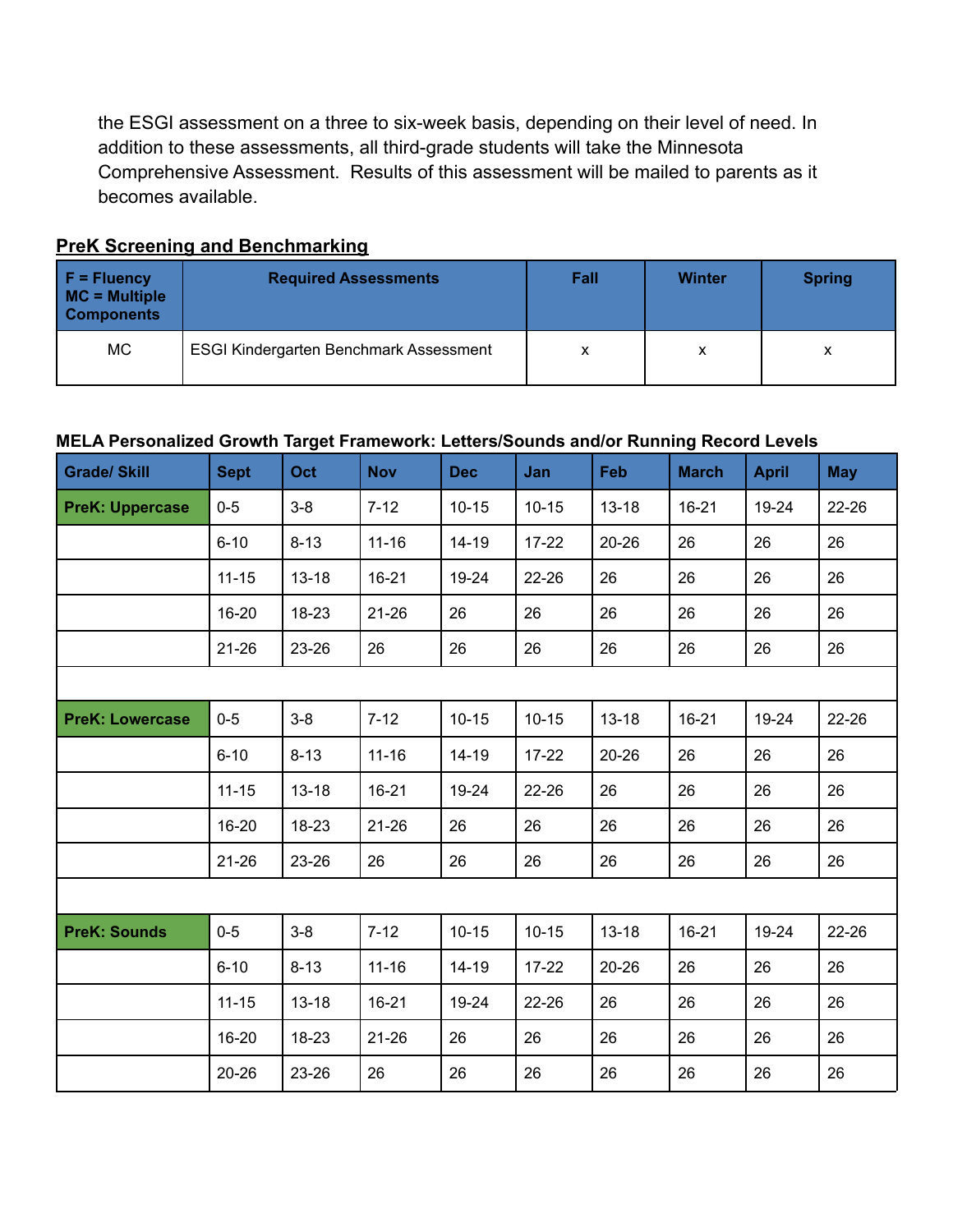## **Kindergarten Screening and Benchmarking**

| $F =$ Fluency<br>$MC = Multiple$<br><b>Components</b> | <b>Required Assessments</b>                   | Fall | <b>Winter</b> | <b>Spring</b> |
|-------------------------------------------------------|-----------------------------------------------|------|---------------|---------------|
| МC                                                    | <b>NWEA MAP for Primary Grades</b>            | x    | х             | x             |
| МC                                                    | <b>ESGI Kindergarten Benchmark Assessment</b> | x    | х             | x             |
| МC                                                    | DRA2 (Independent Reading Level)              | x    | х             | x             |

#### **Kindergarten Benchmarks: NWEA MAP**

| NWEA MAP | <b>At Risk</b><br>(Intensive) | <b>Some Risk</b><br>(Targeted) | <b>Low Risk</b><br>(Core) |
|----------|-------------------------------|--------------------------------|---------------------------|
| Fall     | RIT 110-134                   | RIT 135-144                    | RIT 145 or above          |
| Winter   | RIT 122-145                   | RIT 146-155                    | RIT 156 or above          |
| Spring   | RIT 128-151                   | RIT 152-161                    | RIT 162 or above          |

#### **MELA Personalized Growth Target Framework: Letters/Sounds and/or Running Record Levels**

| <b>Grade/ Skill</b> | <b>Sept</b> | Oct       | <b>Nov</b> | <b>Dec</b> | Jan       | Feb       | <b>March</b> | <b>April</b> | <b>May</b> |
|---------------------|-------------|-----------|------------|------------|-----------|-----------|--------------|--------------|------------|
| K: Uppercase        | $6 - 10$    | $8 - 13$  | $11 - 16$  | 14-19      | $17 - 22$ | $20 - 26$ | 26           | 26           | 26         |
|                     | $11 - 15$   | $13 - 18$ | $16 - 21$  | 19-24      | 22-26     | 26        | 26           | 26           | 26         |
|                     | 16-20       | $18 - 23$ | $21 - 26$  | 26         | 26        | 26        | 26           | 26           | 26         |
|                     | $21 - 26$   | 23-26     | 26         | 26         | 26        | 26        | 26           | 26           | 26         |
|                     |             |           |            |            |           |           |              |              |            |
| K: Lowercase        | $6 - 10$    | $8 - 13$  | $11 - 16$  | $14 - 19$  | $17 - 22$ | $20 - 26$ | 26           | 26           | 26         |
|                     | $11 - 15$   | $13 - 18$ | $16 - 21$  | 19-24      | 22-26     | 26        | 26           | 26           | 26         |
|                     | 16-20       | 18-23     | $21 - 26$  | 26         | 26        | 26        | 26           | 26           | 26         |
|                     | $21 - 26$   | 23-26     | 26         | 26         | 26        | 26        | 26           | 26           | 26         |
|                     |             |           |            |            |           |           |              |              |            |
| <b>K: Sounds</b>    | $6 - 10$    | $8 - 13$  | $11 - 16$  | $14 - 19$  | $17 - 22$ | 20-26     | 26           | 26           | 26         |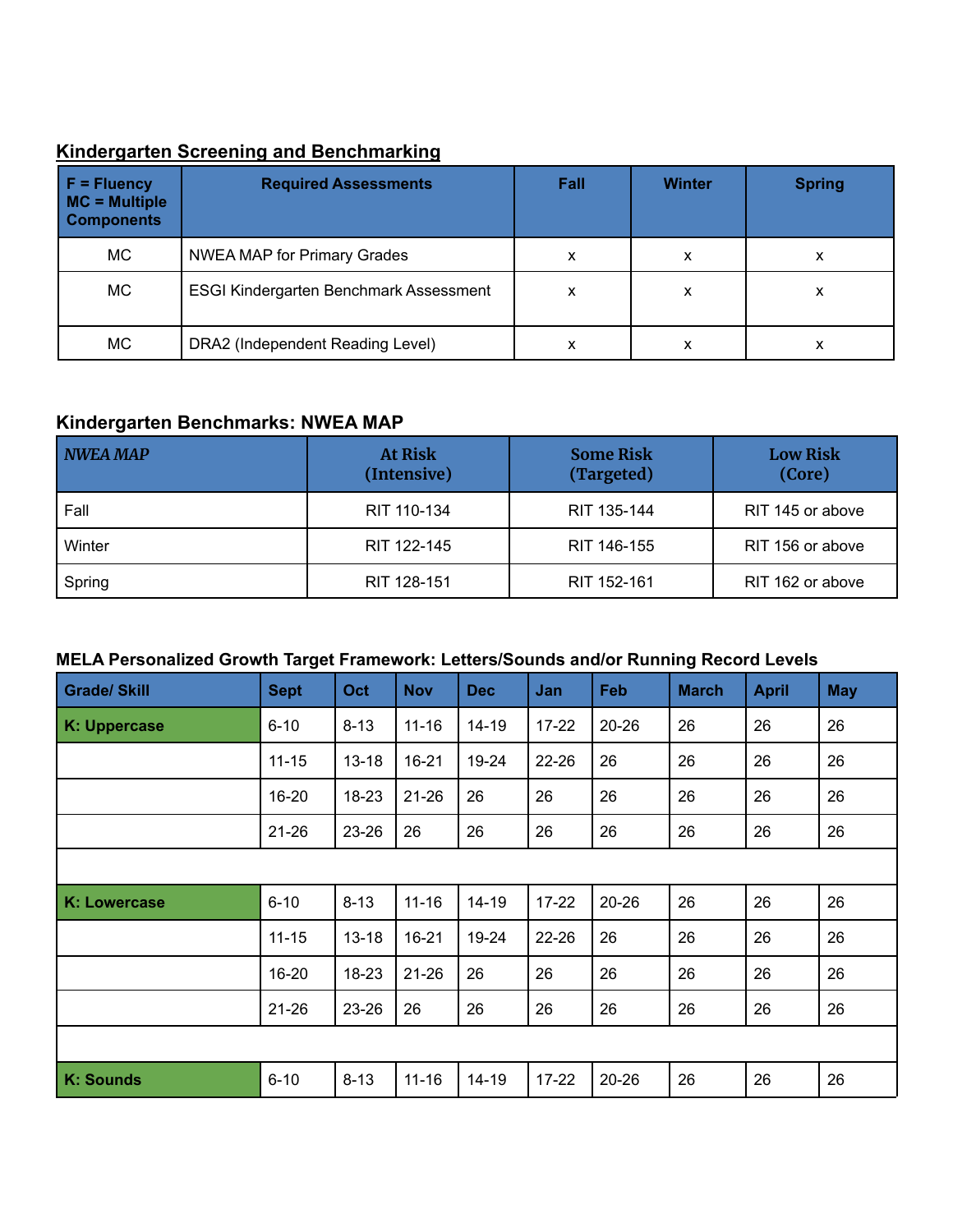|                             | $11 - 15$      | $13 - 18$      | $16 - 21$ | 19-24       | 22-26 | 26           | 26           | 26    | 26    |
|-----------------------------|----------------|----------------|-----------|-------------|-------|--------------|--------------|-------|-------|
|                             | 16-20          | 18-23          | $21 - 26$ | 26          | 26    | 26           | 26           | 26    | 26    |
|                             | $20 - 26$      | 23-26          | 26        | 26          | 26    | 26           | 26           | 26    | 26    |
|                             |                |                |           |             |       |              |              |       |       |
|                             |                |                |           |             |       |              |              |       |       |
|                             | <b>Below A</b> | A              | A         | $A-B$       | B     | B-C          | $\mathsf{C}$ | C     | $C-D$ |
| <b>Kindergarten: RR/DRA</b> | AA             | $\overline{A}$ | A-B       | $\mathsf B$ | B-C   | $\mathsf{C}$ | $C-D$        | $C-D$ | D     |
|                             | A              | $\overline{A}$ | A-B       | B           | B-C   | $\mathsf{C}$ | $C-D$        | D     | $D-E$ |

## **First Grade Screening and Benchmarking**

| $F = Fluency$<br>MC = Multiple<br><b>Components</b> | <b>Required Assessments</b>        | Fall | <b>Winter</b> | <b>Spring</b> |
|-----------------------------------------------------|------------------------------------|------|---------------|---------------|
| MC                                                  | <b>NWEA MAP for Primary Grades</b> | x    | x             |               |
| <b>MC</b>                                           | DRA2 (IRL)                         | x    | x             |               |

## **First Grade Benchmarks: NWEA MAP**

| <b>NWEA MAP</b> | <b>At Risk</b><br>(Intensive) | <b>Some Risk</b><br>(Targeted) | <b>Low Risk</b><br>(Core) |  |
|-----------------|-------------------------------|--------------------------------|---------------------------|--|
| Fall            | RIT 130-150                   | RIT 151-164                    | RIT 165 or above          |  |
| Winter          | RIT 140-164                   | RIT 165-175                    | RIT 176 or above          |  |
| Spring          | RIT 144-170                   | RIT 171-181                    | RIT 182 or above          |  |

| <b>Grade/Skill</b>   | <b>Sept</b>             | Oct            | <b>Nov</b> | <b>Dec</b> | Jan | Feb   | <b>March</b> | <b>April</b> | May |
|----------------------|-------------------------|----------------|------------|------------|-----|-------|--------------|--------------|-----|
| <b>First: RR/DRA</b> | <b>Below A</b>          | A              | B          | C          | D   | Е     |              | G            | H   |
|                      | AA                      | $\overline{A}$ | B-C        | $C-D$      | D-E | $E-F$ | $F-G$        | $G-H$        | H-I |
|                      | $\overline{\mathsf{A}}$ | B              | C          | D          | Е   |       | G            | H            |     |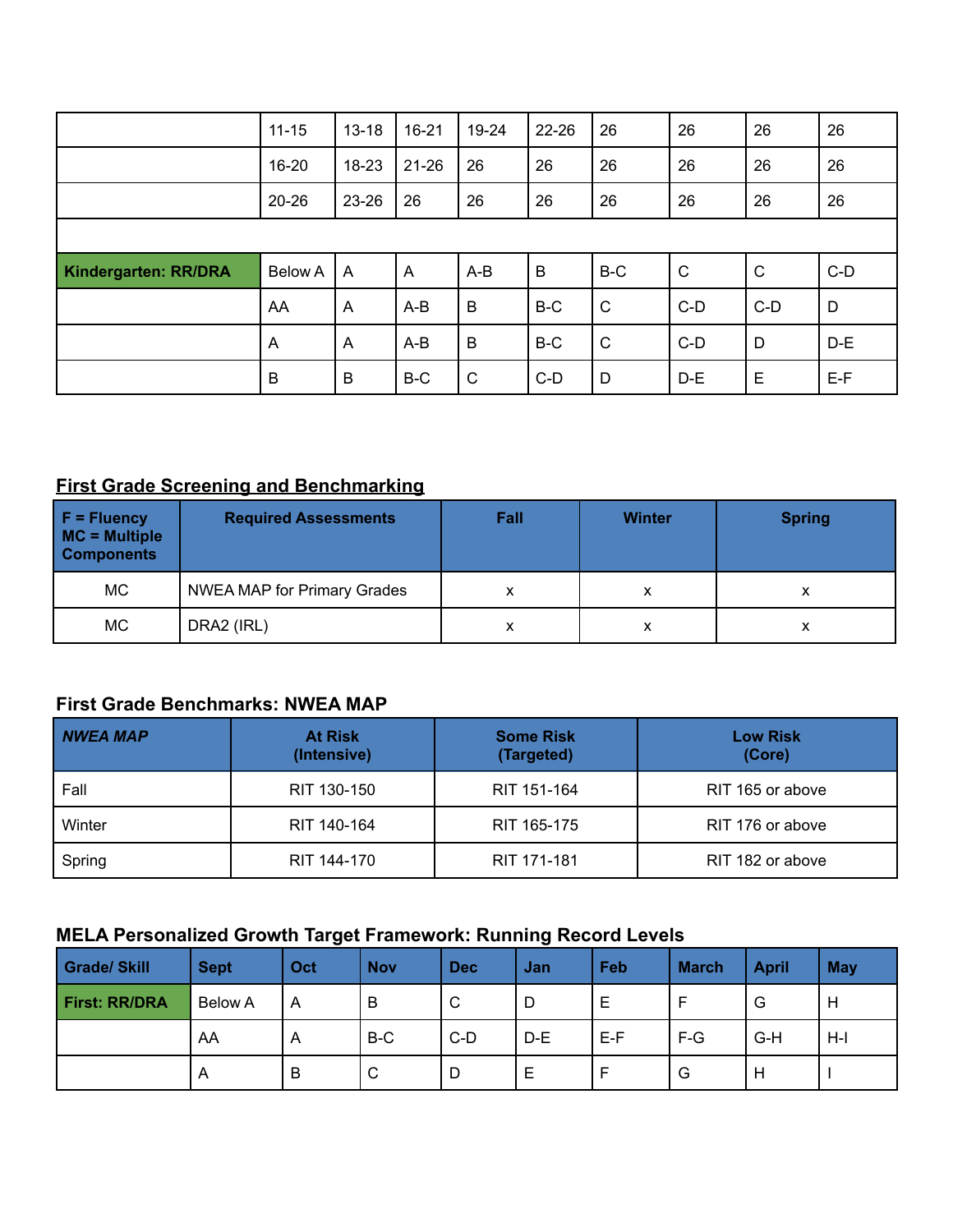|  | 1 D | $\blacksquare$<br>$\blacksquare$<br><u>_</u> |  |  |  |
|--|-----|----------------------------------------------|--|--|--|
|  |     | - I E                                        |  |  |  |

#### **Second Grade Screening and Benchmarking**

| $F =$ Fluency<br>$MC = Multiple$<br><b>Components</b> | <b>Required Assessments</b> | Fall | <b>Winter</b> | <b>Spring</b> |
|-------------------------------------------------------|-----------------------------|------|---------------|---------------|
| MC.                                                   | NWEA MAP for Primary Grades | х    | х             |               |
| MC.                                                   | DRA2 (IRL)                  | х    | х             |               |

#### **Second Grade Benchmarks: NWEA MAP**

| NWEA MAP | <b>At Risk</b><br>(Intensive) | <b>Some Risk</b><br>(Targeted) | <b>Low Risk</b><br>(Core) |  |
|----------|-------------------------------|--------------------------------|---------------------------|--|
| Fall     | RIT 139-167                   | RIT 168-179                    | RIT 180 or above          |  |
| Winter   | RIT 149-176                   | RIT 177-188                    | RIT 189 or above          |  |
| Spring   | RIT 153-181                   | RIT 182-193                    | RIT 194 or above          |  |

| <b>Grade/ Skill</b>   | <b>Sept</b>  | Oct   | <b>Nov</b> | <b>Dec</b> | Jan   | Feb   | <b>March</b> | <b>April</b> | <b>May</b>   |
|-----------------------|--------------|-------|------------|------------|-------|-------|--------------|--------------|--------------|
| <b>Second: RR/DRA</b> | A            | B-C   | $C-D$      | $D-E$      | $E-F$ | $F-G$ | G-H          | $H-I$        | $I-J$        |
|                       | B            | $C-D$ | $D-E$      | $E-F$      | $F-G$ | $G-H$ | $H-I$        | $I-J$        | J-K          |
|                       | $\mathsf{C}$ | $D-E$ | $E-F$      | $F-G$      | $G-H$ | $H-I$ | $I-J$        | J-K          | K-L          |
|                       | D            | $E-F$ | $F-G$      | $G-H$      | $H-I$ | $I-J$ | J-K          | K-L          | L-M          |
|                       | E            | $F-G$ | $G-H$      | $H-I$      | I-J   | J-K   | K-L          | $L-M$        | M            |
|                       | $F-G$        | $G-H$ | $H-I$      | $I-J$      | J     | K     | L            | M            | M            |
|                       | $H-I$        | I-J   | J-K        | K          | L     | L     | M            | M            | $\mathsf{N}$ |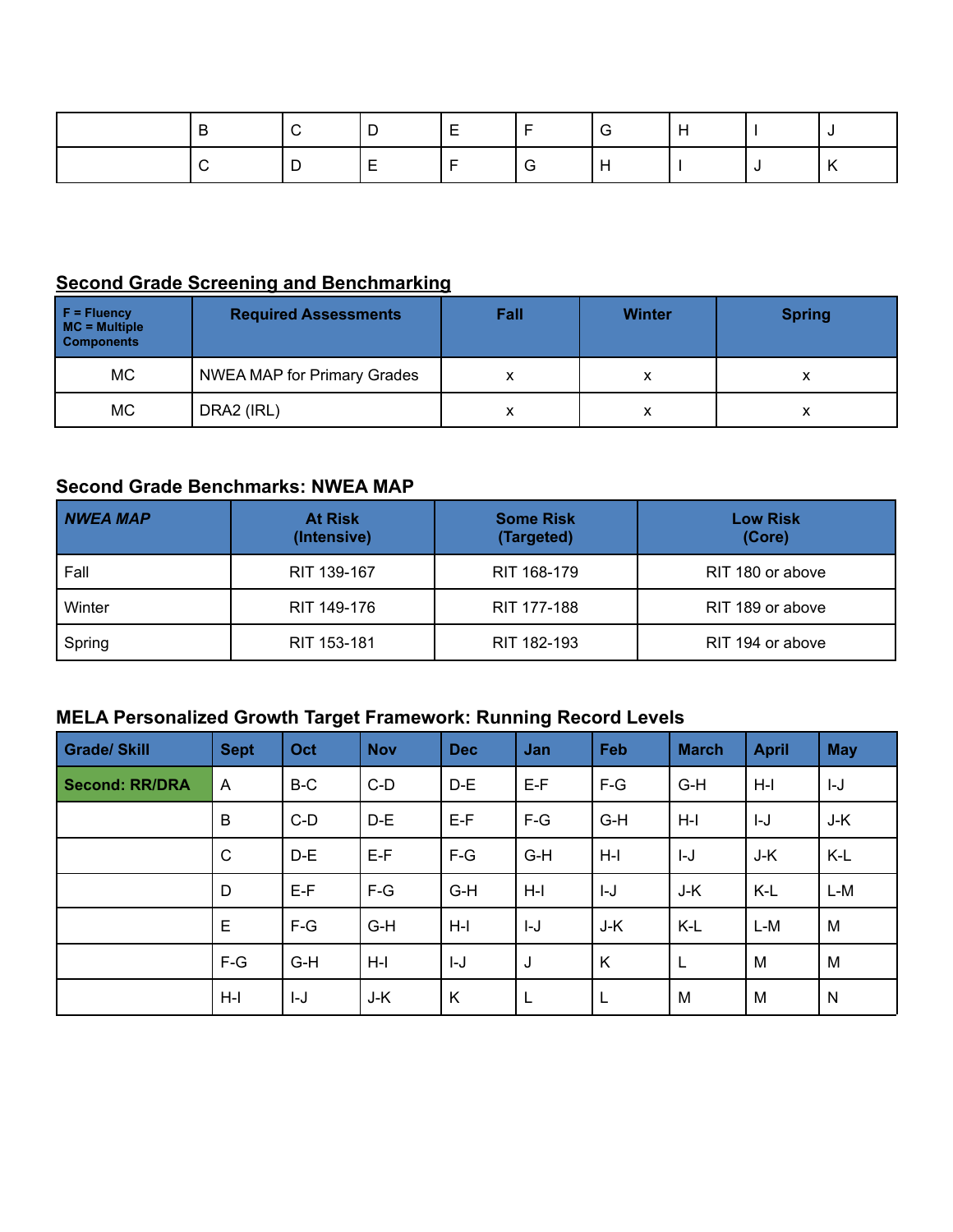#### **Third Grade Screening and Benchmarking**

| $F = Fluency$<br>MC = Multiple<br><b>Components</b> | <b>Required Assessments</b> | Fall | <b>Winter</b> | <b>Spring</b> |
|-----------------------------------------------------|-----------------------------|------|---------------|---------------|
| МC                                                  | <b>NWEA MAP</b>             | x    |               |               |
| МC                                                  | DRA2 (IRL)                  | х    | x             | х             |

#### **Third Grade Benchmarks: NWEA MAP**

| <b>NWEA MAP</b><br>survey w/goals 2-5 | <b>At Risk</b><br>(Intensive) | <b>Some Risk</b><br>(Targeted) | <b>Low Risk</b><br>(Core) |  |
|---------------------------------------|-------------------------------|--------------------------------|---------------------------|--|
| Fall                                  | RIT 151-180                   | RIT 181-192                    | RIT 193 or above          |  |
| Winter                                | RIT 160-188                   | RIT 189-199                    | RIT 200 or above          |  |
| Spring                                | RIT 164-191                   | RIT 192-202                    | RIT 202 or above          |  |

#### **MELA Personalized Growth Target Framework: Running Record Levels**

| <b>Grade/Skill</b> | <b>Sept</b>  | Oct   | <b>Nov</b> | <b>Dec</b> | Jan     | Feb          | <b>March</b> | <b>April</b> | <b>May</b>   |
|--------------------|--------------|-------|------------|------------|---------|--------------|--------------|--------------|--------------|
| Third: RR/DRA      | $\mathsf{C}$ | $D-E$ | $E-F$      | $F-G$      | $G-H$   | $H-I$        | $I-J$        | J-K          | K-L          |
|                    | D            | $E-F$ | $F-G$      | $G-H$      | $H-I$   | $I-J$        | J-K          | K-L          | $L-M$        |
|                    | $\mathsf E$  | $F-G$ | $G-H$      | $H-I$      | I-J     | J-K          | $K-L$        | L-M          | M            |
|                    | $F-G$        | $G-H$ | $H-I$      | $I-J$      | J       | K            | $\mathbf{L}$ | M            | M            |
|                    | $H-I$        | I-J   | J-K        | K          | L       |              | M            | M            | $\mathsf{N}$ |
|                    | J-K          | K-L   | L          | M          | $M-N$   | $\mathsf{N}$ | $N-O$        | $\circ$      | $O-P$        |
|                    | L-M          | $M-N$ | N          | $N-O$      | $\circ$ | $O-P$        | P            | $P-Q$        | Q            |

## **Fourth-Sixth Grade Screening and Benchmarking**

The following information regarding running record/DRA level benchmarking in grades 4-6 is included for several purposes. First, including growth targets for all grade levels that attend MELA provides a more comprehensive picture of the school's Growth Plan as a whole. Second, these growth targets can be used to inform and guide teacher instruction and student growth for students in grades PreK-3 that are performing above grade-level expectations.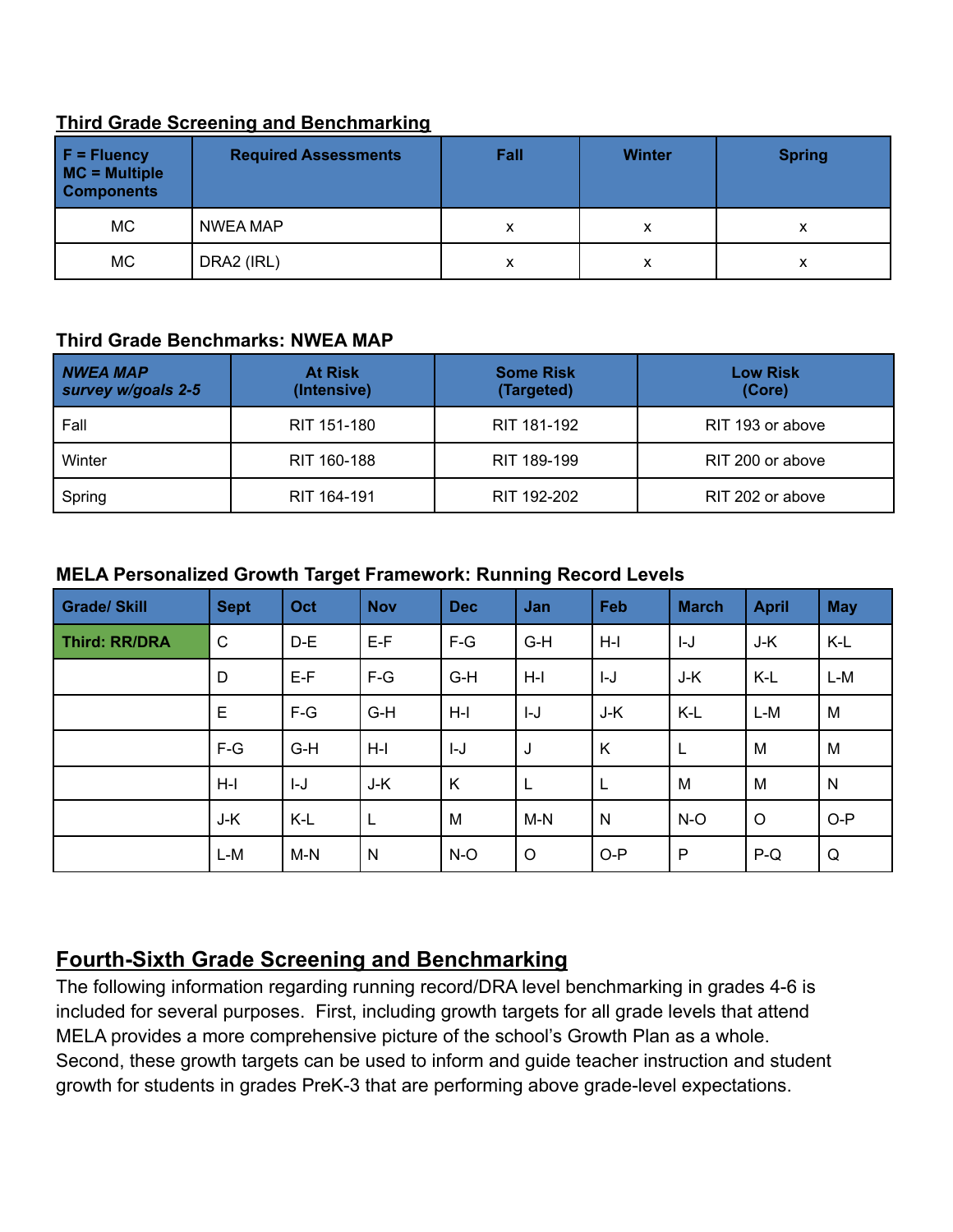#### **Fourth Grade Screening and Benchmarking**

| $F = Fluency$<br>MC = Multiple<br><b>Components</b> | <b>Required Assessments</b> | Fall | <b>Winter</b> | <b>Spring</b> |
|-----------------------------------------------------|-----------------------------|------|---------------|---------------|
| МC                                                  | <b>NWEA MAP</b>             |      |               |               |
| МC                                                  | DRA2 (IRL)                  |      |               |               |

#### **MELA Personalized Growth Target Framework: Running Record Levels**

| <b>Grade/Skill</b>    | <b>Sept</b> | Oct          | <b>Nov</b> | <b>Dec</b>   | Jan     | Feb          | <b>March</b> | <b>April</b> | <b>May</b>   |
|-----------------------|-------------|--------------|------------|--------------|---------|--------------|--------------|--------------|--------------|
| <b>Fourth: RR/DRA</b> | $F-G$       | $G-H$        | $H-I$      | $I-J$        | J       | Κ            | L            | M            | M            |
|                       | $H-I$       | I-J          | J-K        | K            | L       |              | M            | M            | $\mathsf{N}$ |
|                       | J-K         | K-L          | L          | M            | $M-N$   | N            | $N-O$        | $\circ$      | $O-P$        |
|                       | L-M         | $M-N$        | N          | $N-O$        | $\circ$ | $O-P$        | $\mathsf{P}$ | $P-Q$        | Q            |
|                       | $M-N$       | $\mathsf{N}$ | $N-O$      | $\circ$      | $O-P$   | $\mathsf{P}$ | $P-Q$        | Q            | $Q-R$        |
|                       | $N-O$       | $\circ$      | $O-P$      | $\mathsf{P}$ | $P-Q$   | Q            | $Q-R$        | $\mathsf{R}$ | $R-S$        |
|                       | $O-P$       | P            | $P-Q$      | Q            | $Q-R$   | $\mathsf{R}$ | $R-S$        | S            | $S-T$        |

#### **Fifth Grade Screening and Benchmarking**

| $F = Fluency$<br>MC = Multiple<br><b>Components</b> | <b>Required Assessments</b> | Fall | <b>Winter</b> | <b>Spring</b> |
|-----------------------------------------------------|-----------------------------|------|---------------|---------------|
| МC                                                  | NWEA MAP                    | х    |               |               |
| МC                                                  | DRA2 (IRL)                  |      | x             | v             |

| Grade/Skill          | <b>Sept</b> | Oct | <b>Nov</b> | <b>Dec</b>               | Jan   | Feb | <b>March</b> | <b>April</b> | May   |
|----------------------|-------------|-----|------------|--------------------------|-------|-----|--------------|--------------|-------|
| <b>Fifth: RR/DRA</b> | $H-I$       | I-J | J-K        | $\overline{\phantom{a}}$ | -     | −   | M            | M            | N     |
|                      | J-K         | K-L | -          | M                        | $M-N$ | N   | $N-O$        | O            | $O-P$ |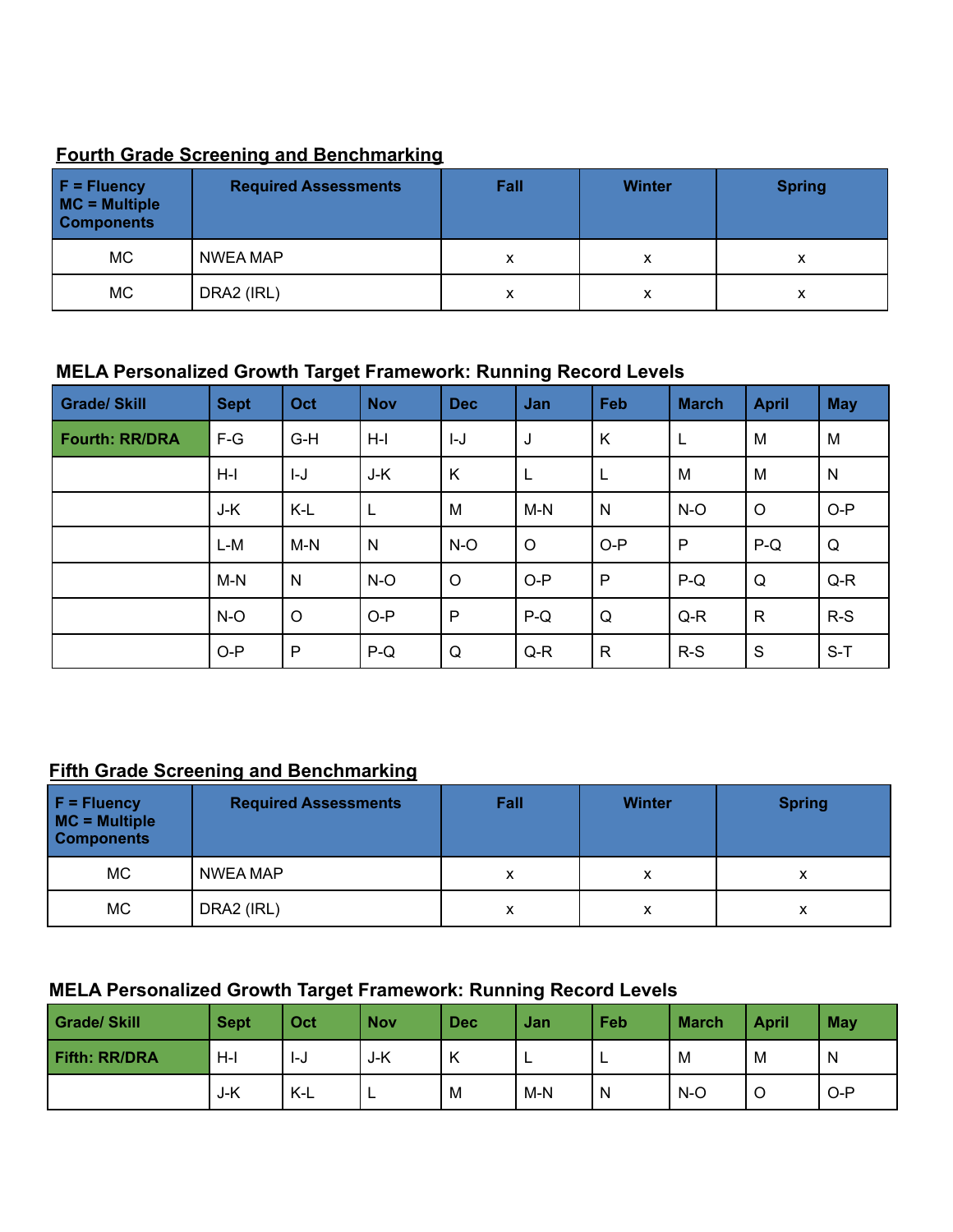| $L-M$ | $M-N$   | N     | $N-O$        | $\circ$ | $O-P$        | P     | $P-Q$        | Q     |
|-------|---------|-------|--------------|---------|--------------|-------|--------------|-------|
| $M-N$ | N       | $N-O$ | $\circ$      | $O-P$   | $\mathsf{P}$ | $P-Q$ | Q            | $Q-R$ |
| $N-O$ | $\circ$ | $O-P$ | P            | $P-Q$   | Q            | $Q-R$ | $\mathsf{R}$ | $R-S$ |
| $O-P$ | P       | $P-Q$ | Q            | $Q-R$   | $\mathsf{R}$ | $R-S$ | S            | $S-T$ |
| $P-Q$ | Q       | $Q-R$ | $\mathsf{R}$ | $R-S$   | S            | $S-T$ |              | T-U   |

## **Sixth Grade Screening and Benchmarking**

| $F = Fluency$<br>MC = Multiple<br><b>Components</b> | <b>Required Assessments</b> | Fall | <b>Winter</b>     | <b>Spring</b> |
|-----------------------------------------------------|-----------------------------|------|-------------------|---------------|
| <b>MC</b>                                           | NWEA MAP                    | х    | $\checkmark$<br>⋏ |               |
| <b>MC</b>                                           | DRA2 (IRL)                  | х    | x                 |               |

| <b>Grade/ Skill</b>  | <b>Sept</b> | Oct          | <b>Nov</b> | <b>Dec</b>   | Jan     | Feb          | <b>March</b> | <b>April</b> | <b>May</b> |
|----------------------|-------------|--------------|------------|--------------|---------|--------------|--------------|--------------|------------|
| <b>Sixth: RR/DRA</b> | J-K         | K-L          | L          | M            | $M-N$   | $\mathsf{N}$ | $N-O$        | $\circ$      | $O-P$      |
|                      | L-M         | M-N          | N          | $N-O$        | $\circ$ | $O-P$        | $\mathsf{P}$ | $P-Q$        | Q          |
|                      | $M-N$       | $\mathsf{N}$ | $N-O$      | $\circ$      | $O-P$   | P            | $P-Q$        | Q            | $Q-R$      |
|                      | $N-O$       | $\circ$      | $O-P$      | $\mathsf{P}$ | $P-Q$   | Q            | $Q-R$        | $\mathsf{R}$ | $R-S$      |
|                      | $O-P$       | $\mathsf{P}$ | $P-Q$      | Q            | $Q-R$   | $\mathsf{R}$ | $R-S$        | S            | $S-T$      |
|                      | $P-Q$       | Q            | $Q-R$      | $\mathsf{R}$ | $R-S$   | S            | $S-T$        | $\mathsf{T}$ | T-U        |
|                      | $Q-R$       | $\mathsf{R}$ | $R-S$      | S            | $S-T$   | T            | T-U          | U            | U-V        |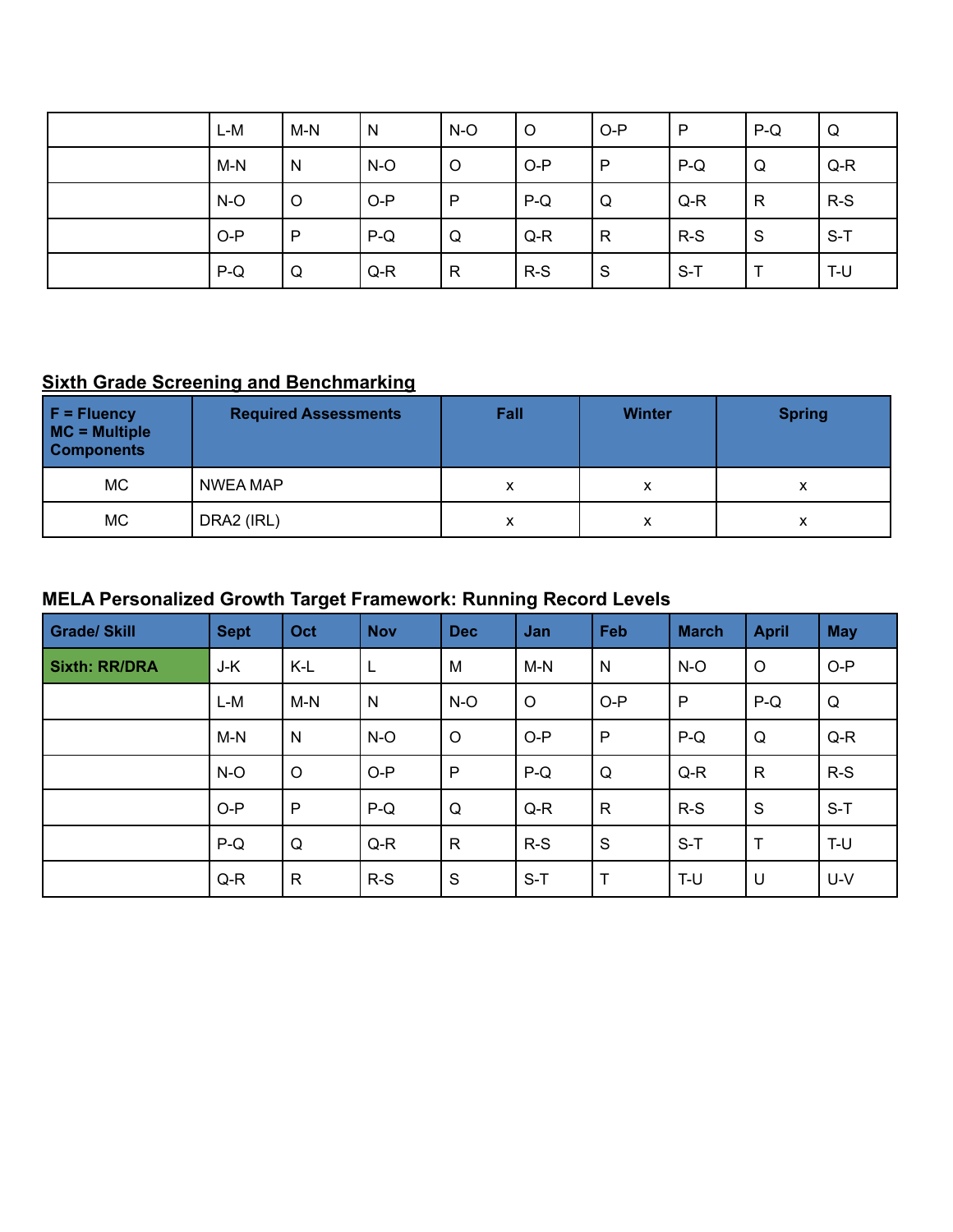# **Multi-tiered System of Support**

# **MTSS Academic Guide**

SY: 2021 - 2022



|                   | Tier <sub>1</sub>                                                       | Tier 2                                                                               | Tier 3                                                                                                |
|-------------------|-------------------------------------------------------------------------|--------------------------------------------------------------------------------------|-------------------------------------------------------------------------------------------------------|
| <b>DEFINITION</b> | Successfully<br>targets 80% or<br>more scholars                         | <15% of scholars                                                                     | <5% of scholars                                                                                       |
| <b>WHO</b>        | Ratio of scholars<br>to teachers appx.<br>22 to 1                       | Ratio of scholars to<br>teachers appx. 6 to 1                                        | Ratio of scholars<br>to teachers<br>appx. 3 to 1 or<br>1 to 1                                         |
|                   | Classroom<br>Teacher<br>ELL and/or SPED<br>Teacher<br>Paraprofessionals | Classroom Teacher<br>Interventionist<br>ELL and/or SPED Teacher<br>Paraprofessionals | Classroom<br>Teacher<br>Interventionist<br>ELL and/or<br><b>SPED Teacher</b><br>Paraprofessiona<br>ls |
| <b>WHERE</b>      | Classroom                                                               | Classroom                                                                            | Classroom<br>Pull Out Space                                                                           |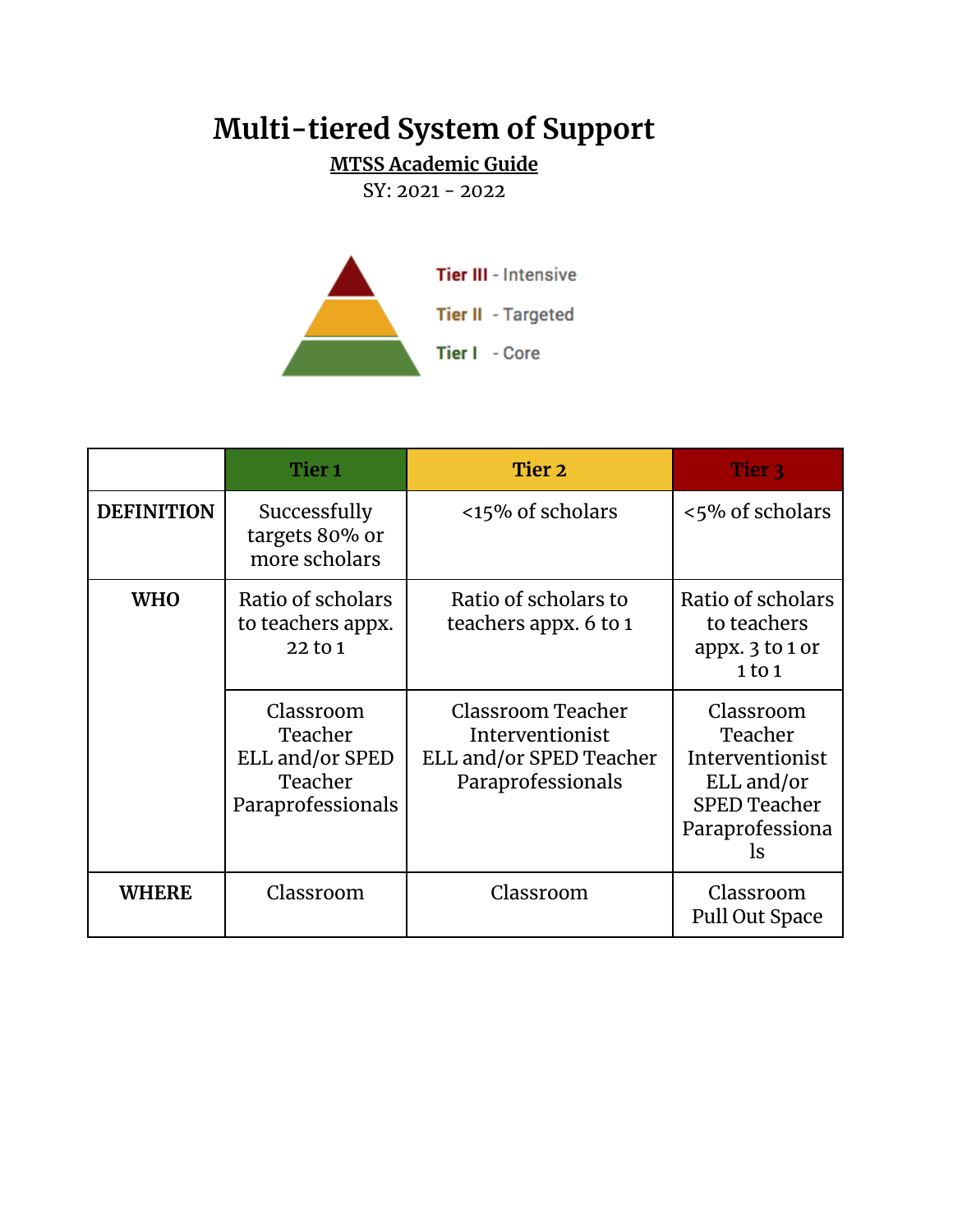## **Literacy Instruction**

#### **MELA Core Curricular Components**

- 2 hours or greater of ELA instruction
	- Daily 90 min Reading Block (2o min large group instruction; 70 minutes that includes daily small group reading instruction, independent reading, writing, and phonics practice; and/or group work.)
	- 30 min Writing Block 2xs a week
	- Daily Groves Phonics and Phonemic Awareness Instruction
- Resources:
	- Language-Based Literacy Curriculum
	- Targeted, sequential small group reading instruction framework for students below, at, and above grade level
	- Lexia minutes are met or exceeded each week
	- ESGI, Running Records/DRA, sight word assessments, and NWEA/FastBridge data is utilized to create personalized learning paths for scholars.

#### **Personalized Learning**

● **Personalized Learning Plans** are customized based on the assessment data and 1:1 meetings with scholars. Teachers help scholars individually create short and long-term literacy-based goals, where scholars track their own progress, and success is celebrated followed by a new goal set. Teachers and learners use the Personalized Growth Target Framework throughout the year to promote self-directed learning and increase each scholar's ability to **access**, [express,](http://www.cast.org/our-work/about-udl.html#.V1rMbZMrKRs) and [engage](http://www.cast.org/our-work/about-udl.html#.V1rMbZMrKRs) with learning and growth targets.

## **Data and Tracking**

- Pre-Assessments are administered, tracked, and utilized to inform instruction for given standards and growth targets
	- Teachers meet with Literacy Coach to Review and Plan instructional delivery, utilizing assessment data in conjunction with the Personalized Growth Target Framework
- Formative assessments are given/reviewed daily and weekly to determine scholars' progress on learning standards:
	- Exit Tickets given daily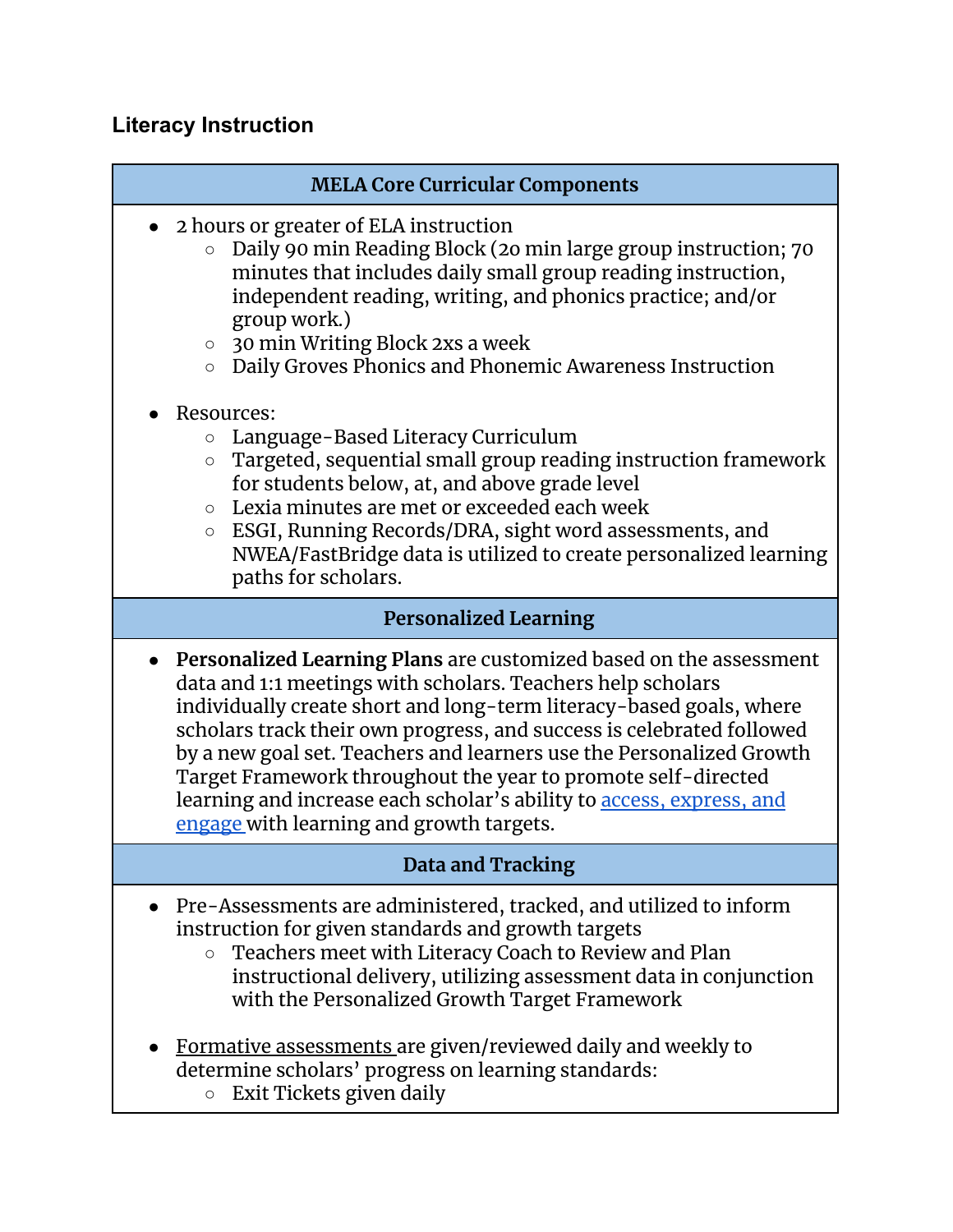- Informal running records administered every six weeks
- ESGI assessments administered every 6 weeks
- One comprehensive exit ticket should be administered in core content areas weekly and tracked
- Information gathered from daily data in Lexia and teacher observations from small group instruction.
- **Summative Assessments:** 
	- Unit based at the end of a teaching a cluster of standards
	- $\circ$  NWEA or FastBridge\* 3x per year\*
	- ESGI Formally 3x per year
	- $\circ$  DRA\* 3x per year\*

\* Certain tests may be administered more frequently as a Progress Monitoring tool for scholars in Tier 3\*

## **Collaborative Problem-Solving**

- Data is communicated to parents and scholars on an ongoing basis
- Teachers, scholars, and parents engage in collaborative data-based problem-solving processes in order to make decisions across tiers of instruction.
- MTSS Problem Solving Teams meet, on average, 3x a month to review identified student data.
- School-based I-team meets, on average, 2xs a month to review school-wide data and monitor Tier 3 interventions.
- Problem-solving process includes problem identification, problem analysis, plan development, and plan evaluation.

#### **Tier 1 - Core**

## Definition

- ALL students are provided "core instruction" by teachers for at least 30 minutes daily. This typically happens in a larger group setting of appx. 22 to 1
- ALL students will also receive daily small group instruction that is tailored to their needs.
- Scholars who are identified as needing Tier 2 or Tier 3 support will receive additional, targeted small group instruction to meet their specific needs.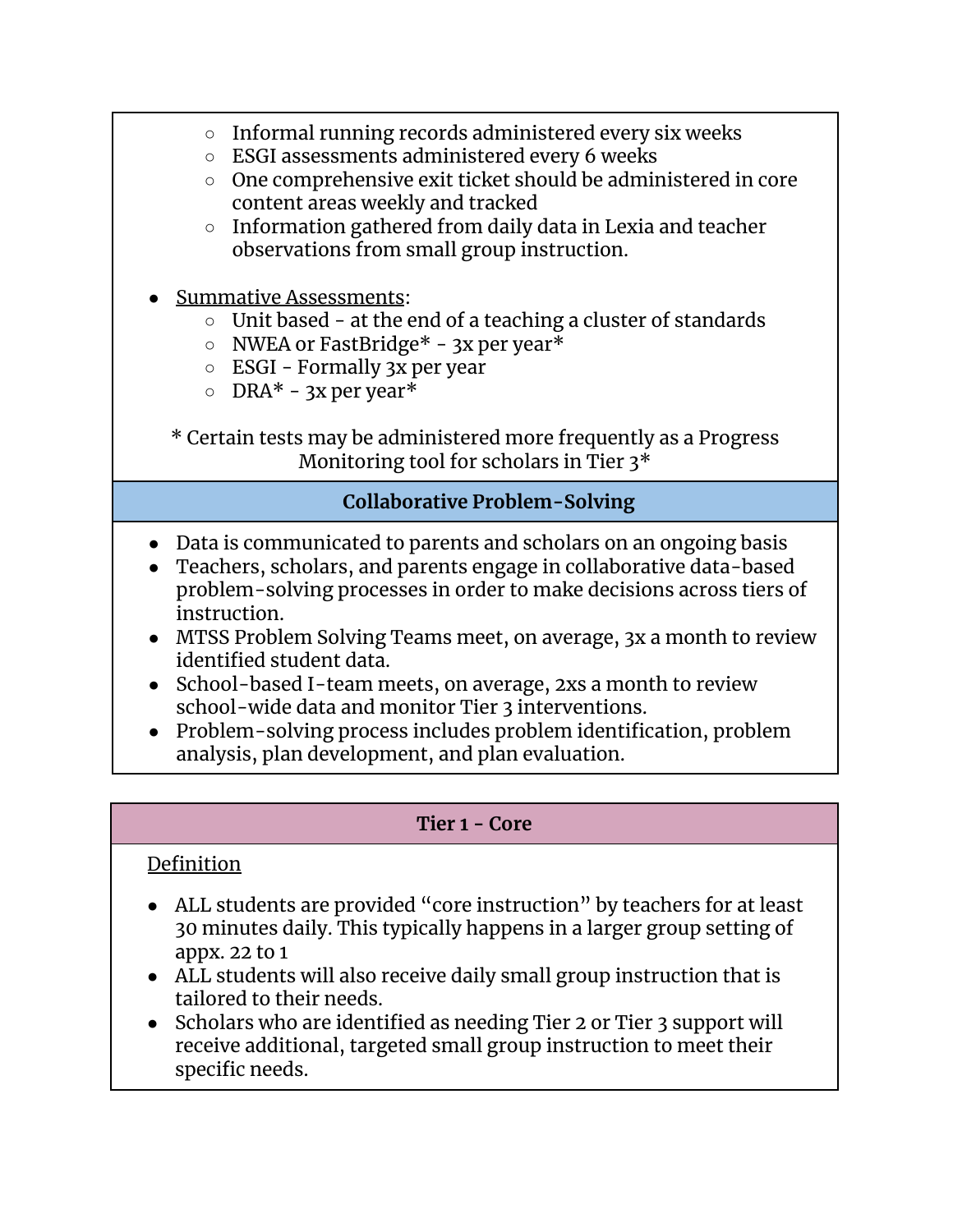#### Assessment

- Universal Screeners (NWEA/FastBridge and DRA) are administered 3x per year
- Formative and Summative Assessments are administered as described in the MELA program details above.

## **Tier 2 - Targeted**

- Small Group instruction with not more than 6 to 1 scholar to teacher ratio
- Instruction is personalized and based on formative assessments, unit pre-assessments, and progress monitoring.
- This instruction can happen before or after "whole group instruction," during core content periods, within or outside of the regular classroom

#### Assessment

- $\bullet$  ELA:
	- ESGI or sight word assessments progress monitoring must happen bi-weekly in the areas of growth identified for scholars.
	- Ongoing running records Ongoing running records must be administered **every six weeks** to measure scholar growth.

## **Tier 3 - Intensive**

- Small Group instruction typically 1:1 and no greater than 3:1
- Instruction is personalized and based on formative assessments, unit pre-assessments, and progress monitoring.
- This instruction can happen before or after "whole group instruction," during core content periods, within or outside of the regular classroom

#### Assessment

- $\bullet$  ELA:
	- ESGI or sight word assessments progress monitoring must happen bi-weekly in the areas of growth identified for scholars.
	- Ongoing running records Scholars should be administered running records bi-weekly to monthly to measure growth.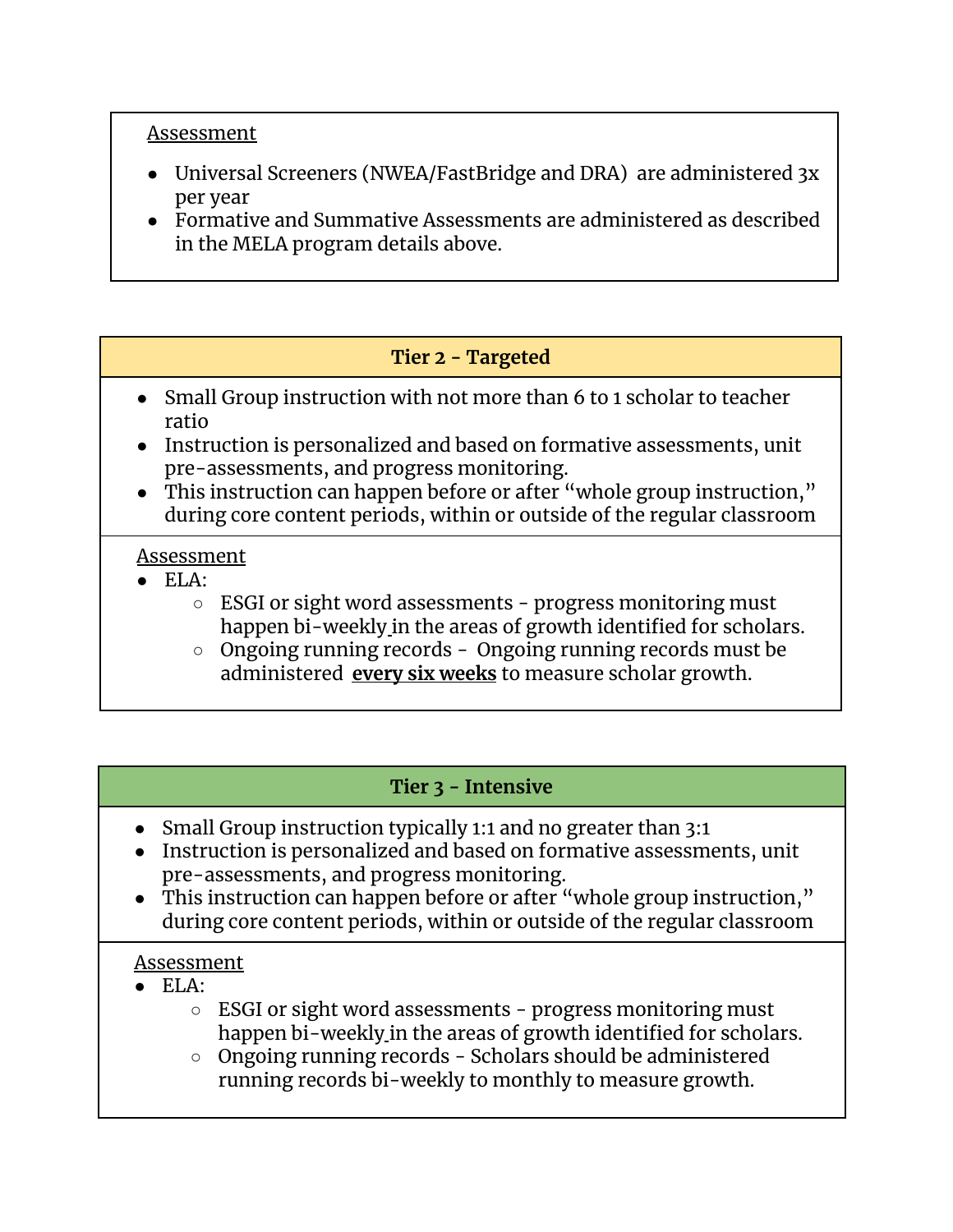## **Professional Development Plan**

At Minnesota Excellence in Learning Academy, all staff receive professional development, coaching, and support before, during, and after the school year. Part of the school's mission is that innovation combined with research-based best practices and strong support for teachers will ensure that every scholar at MELA will be reading by the end of third grade and continue to exceed grade-level standards ensuring readiness for accelerated work in a high-performing middle school, high school, and the college of his/her choice.

Professional development needs are determined based on teacher performance, scholar achievement data, and an ongoing feedback loop from weekly PLC reflections. Staff participates in professional development opportunities one week before students return, weekly during the school year, one week after the student school year is over, and as needed throughout the summer. Professional Development is provided by the Executive Director, Director of Special Education and Social Worker, School Director & Dean, Teacher Leaders, Instructional Coach, and outside consultants.

Professional development that supports literacy instruction is provided in the following areas:

- Personalized Learning-Utilizing Data and the Personalized GrowthTarget Framework to Guide Instruction
- Small Group Reading Instruction
- EL Learners (WIDA, differentiation strategies, social and academic language)
- Creating, Analyzing, and Utilizing Formative Assessments and Resulting Data
- Scope and Sequence, Standard Based Assessments and Reporting
- MTSS, Efficiency of PLCs
- SPED: student profiles. How to support SPED learners in the general education classroom
- PBIS/Zones/ENVoY strategies to maximize scholar engagement

All classroom teachers participate in weekly collaborative planning sessions in teams (PreK/K, Grades 1&2, 3&4, 5&6) and others (EL, SPED) that support the learners in their classrooms. These meetings are facilitated by an Instructional Coach, Mentor Teachers, and School Director. These meetings focus on instructional planning, data analysis and application, and interventions. All teachers receive coaching support from the Instructional Coach, Mentor Teachers, and School Director on a weekly basis. Teachers receive explicit strategy modeling monthly from the Instructional Coach and are observed and provided feedback on instruction and strategy implementation by one another and/or the Instructional Coach each trimester.